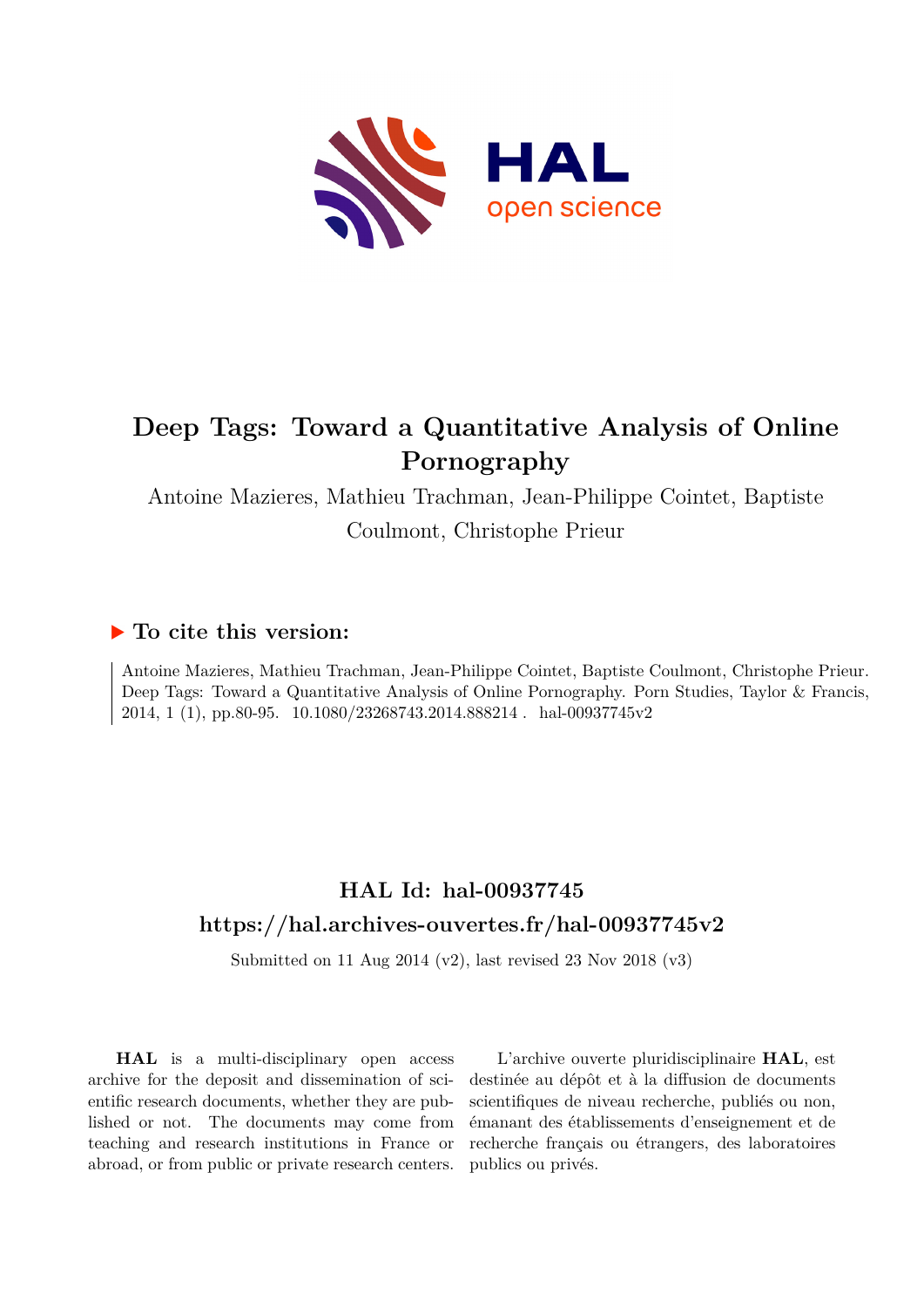# Deep tags: toward a quantitative analysis of online pornography

Antoine Mazières<sup>a,d\*</sup>, Mathieu Trachman<sup>b</sup>, Jean-Philippe Cointet<sup>a</sup>, Baptiste Coulmont<sup>c</sup> and Christophe Prieur<sup>d</sup>

<sup>a</sup>Institut Francilien Recherche, Innovation et Société, University Paris-Est Marne-la-Vallée, France; <sup>b</sup>Institut National d'Etudes Démographiques, France; <sup>c</sup>Centre de Recherches Sociologiques et Politiques de Paris, Université Paris 8, France;  ${}^d$ Laboratoire d'Informatique Algorithmique: Fondements et Applications, Université Paris Diderot, France

(Received 28 August 2013; accepted 18 January 2014)

The development of the web has increased the diversity of pornographic content, and at the same time the rise of online platforms has initiated a new trend of quantitative research that makes possible the analysis of data on an unprecedented scale. This paper explores the application of a quantitative approach to publicly available data collected from pornographic websites. Several analyses are applied to these digital traces with a focus on keywords describing videos and their underlying categorization systems. The analysis of a large network of tags shows that the accumulation of categories does not separate scripts from each other, but instead draws a multitude of significant paths between fuzzy categories. The datasets and tools we describe have been made publicly available for further study.

Keywords: online pornography; computational social sciences; sexual categories; network analysis

### **Introduction**

The purpose of these keywords rests not upon their descriptive powers, but in the potential of naming. Naming creates both the symbology and the actuality of the world. (Sigel 2000, 12)

When Linda Williams compared different kinds of pornography, revealing a proliferation of 'diff'rent strokes for diff'rent folks' (1992), she shed light on both historical and political phenomena. Indeed, during the 1970s there was a shift from a dominant male audience for pornography (Kendrick 1987) to diversified publics, along with the appropriation and staging of new desires. This ongoing diversification has been a central aspect of contemporary pornography, although it has been relatively unexplored.

Recently, this trend has been further amplified in line with a more general diversification of information sources and content, fostered largely by the development and democratization of the web and of media editing tools (Shirky 2008; Weinberger 2007). These have opened up niches for producers and broadcasters

<sup>\*</sup>Corresponding author. Email: antoine.mazieres@gmail.com

<sup>© 2014</sup> Taylor & Francis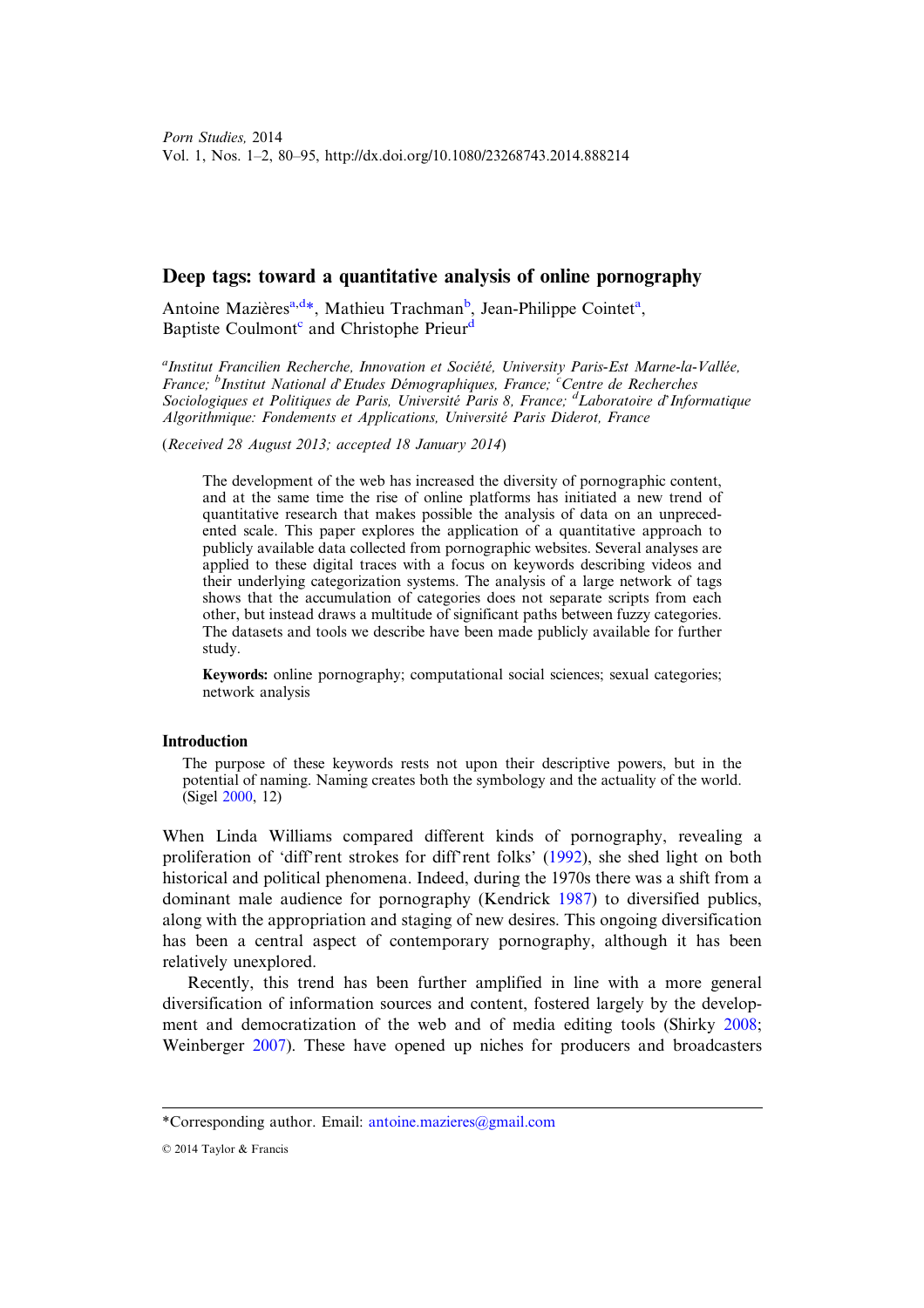targeting a wide range of specific sexual desires (Williams 2004). The development of user-generated content has also contributed to the blurring of boundaries between amateur and professional, mainstream and alternative, and has permitted a variety of fantasies to be showcased (Jacobs 2007; Paasonen 2010).

However, this proliferation has not been accompanied by a study of its dynamics. In Williams' early article, sadomasochistic, homosexual and bisexual pornographies are taken to illustrate the gap between the norm and 'perversity', without taking into account the new interactions between categories that stem from their co-existence. It is the specificity of niches rather than the relations between them that is explored; for example, the appearance of new fantasies and their social background (Williams 2004), or the development of alternative pornographies (Jacobs, Janssen, and Pasquinelli 2007; Taormino et al. 2013). But online pornography triggers new questions and internet activity provides logs of users' activity, allowing quantitative analysis on an unprecedented scale. Traces left by billions of users give us cultural snapshots of tastes and, more importantly, they enable researchers to look for structures and patterns in the evolutionary dynamics of practices adopted by a significant and growing proportion of the human population. As Hendler et al. note: 'A large-scale system may have emergent properties not predictable by analyzing micro technical and/or social effects' (2008, 2). This opens the way for a 'computational social science' (Lazer et al. 2009), drawing on skills from various disciplines for processing computations on huge corpuses and interpreting their results with accuracy. This approach has been applied to many fields of inquiry, such as language dynamics (Lieberman et al. 2007), evolution of science (Chavalarias and Cointet 2013), culture (Michel et al. 2011), social networks (Easley and Kleinberg 2010), and epidemic forecasting (Ginsberg et al. 2008).

The availability of data from online platforms makes pornography a good candidate for such an approach. By collecting data on thousands of videos from two main pornographic platforms, we collected a large dataset of pornographic keywords and the relationships between them (where links exist between keywords that have been applied to the same videos). Our study focuses on categorization rather than consumption practices (Attwood 2005; Bozon 2012; Wright 2013), porn production (Edelman 2009; Trachmann 2013) or the images themselves. The fact that the keywords are not randomly distributed means that they represent elementary atoms of information. If we were to postulate that 'words inform sexuality' (Sigel 2000), our research explores the possibility that 'porn tags inform pornography'.

Our hypothesis is that classification is not an organization of separated and hierarchical categories, as a Durkheimian perspective would suggest (Durkheim and Mauss 1901). It is not reducible to a virtuous circle, with practices and categories reinforcing each other and certifying the 'good' sexuality of those who are only heterosexual, monogamous, vanilla, and so on, as described by Rubin (2011). However, it does not follow that classification is anomic. In our datasets, discrete categories are related to each other and the whole system of relations exhibits a 'fuzzy logic'. The accumulation of categories does not separate fantasies from each other, but permits flow from one fantasy to another and draws thousands of paths corresponding to more and more precise desires. The proliferation of pornographic categories not only adds minor fantasies to major fantasies; it also shows how hegemonic desires provide a path to other desires, and how these other desires can be subsumed in hegemonic ones.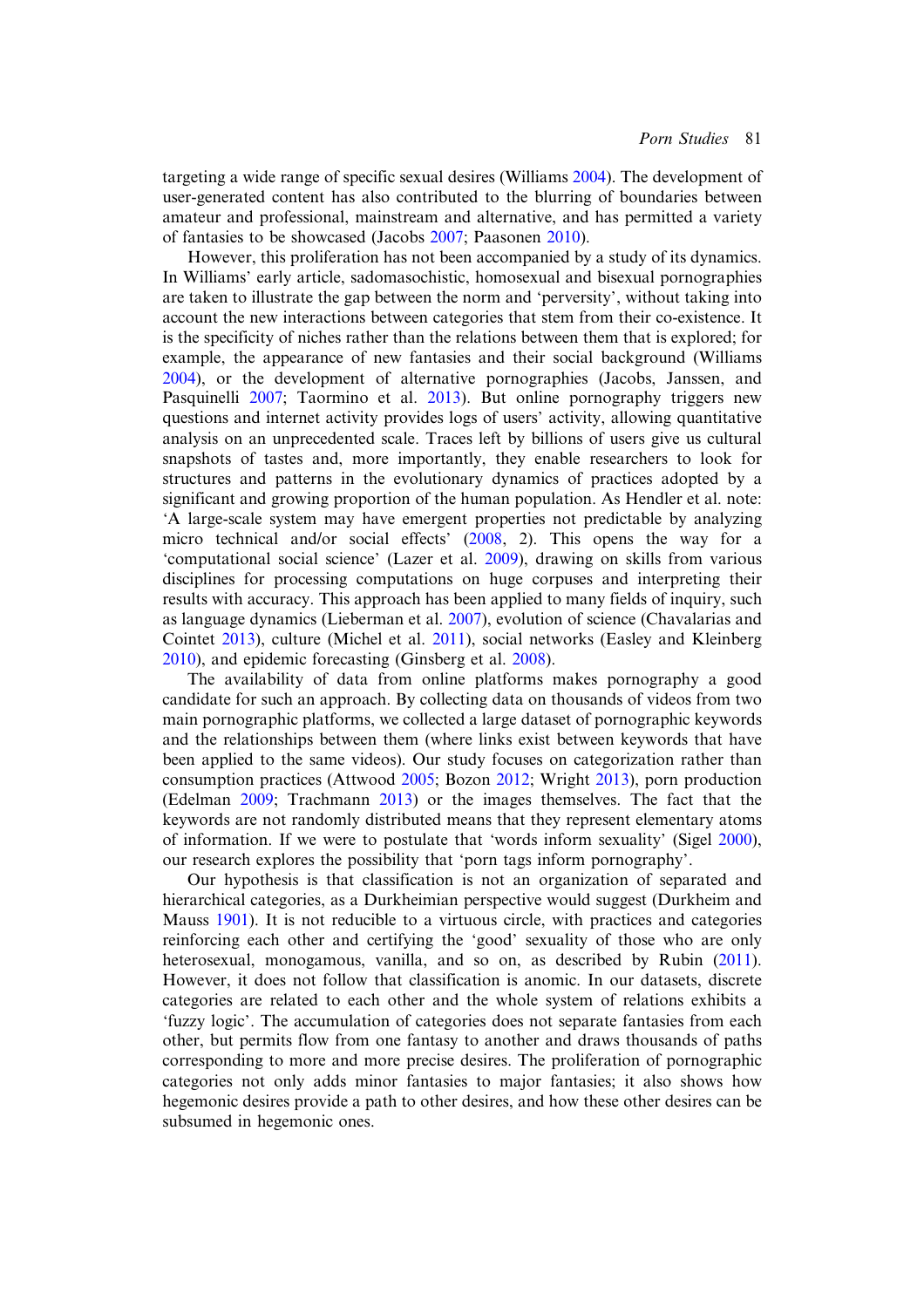Several studies have applied quantitative schemes to traces from online pornography. Amanda Spink et al. (2004) analyzed the logs of two former web search engines for the year 2001 and identified the frequency of sexual queries within the whole corpus of web search, along with the most frequent terms associated with them. The proportion of specific queries for illegal pornography, such as child pornography in peer-to-peer networks, has also been studied (Latapy, Magnien, and Fournier 2013). In addition, general case studies with weblogs from several networks have been presented with collateral analysis of porn use. For instance, Berker (2002) analyzes a German university network and makes some observations about the volume and characteristics of porn-related traffic with respect to the network as a whole. A similar, more extended application of this approach can be found in the work of Ogas and Gaddam (2012), who analyzed 400 million search-engine queries in order to unveil the 'billion wicked thoughts' of its users.

In this article we present the methods used to acquire our datasets and their main characteristics, and go on to focus on the underlying classification systems and the structural differences they imply. Online content categorization has been the focus of many studies of online interaction and collaboration (Guy and Tonkin 2006; Cattuto et al. 2009). We recall one of their major structural elements, namely the highly skewed distribution of the categories: a large proportion of items are covered by a very small number of almost universal categories, while a long tail of more specific categories still gather a large variety of content (Anderson 2006). This phenomenon encourages great diversity in content and induces the development of niches (Brynjolfsson, Hu, and Smith 2006). We explore various methods for analyzing categories, ranging from frequency measurement to network analysis, in order to reveal the diversity behind hegemonic categories, and the means by which the interactions within them are assembled into niches.

#### Classifying one's desire: dataset acquisition and description

Online porn is available in numerous forms. Because of their small size, plain text stories, picture galleries and comics were probably the first types of porn content to be widely diffused on the web. Audio and video files came later, with video the main medium during the 2000s, largely due to the wider availability of broadband internet connections and better streaming technologies that have enabled us to view, upload and host videos easily. However, video-hosting platforms are in competition with other kinds of services (Ogas and Gaddam 2012) that enable direct interaction between pornographic actors and viewers. For example, LiveJasmin.com, a webcambased interaction platform, is ranked as the third most visited website in the adult category.<sup>1</sup> Webcam communities broadcast unstructured content – often streamed video and chat – which is unarchived and has little metadata. Despite the importance of this growing medium of online pornography, the lack of structure in the data means it is outside the scope of our study. Video-hosting platforms, on the other hand, present well-structured data. Every video belongs to a page, with a specific URL, a list of associated keywords and various other metadata such as the number of views, upload date, comments, votes, descriptions, and so on. This information is publicly available to any user, and the method we used to collect our data differs from that used by a regular user only in its systematic approach.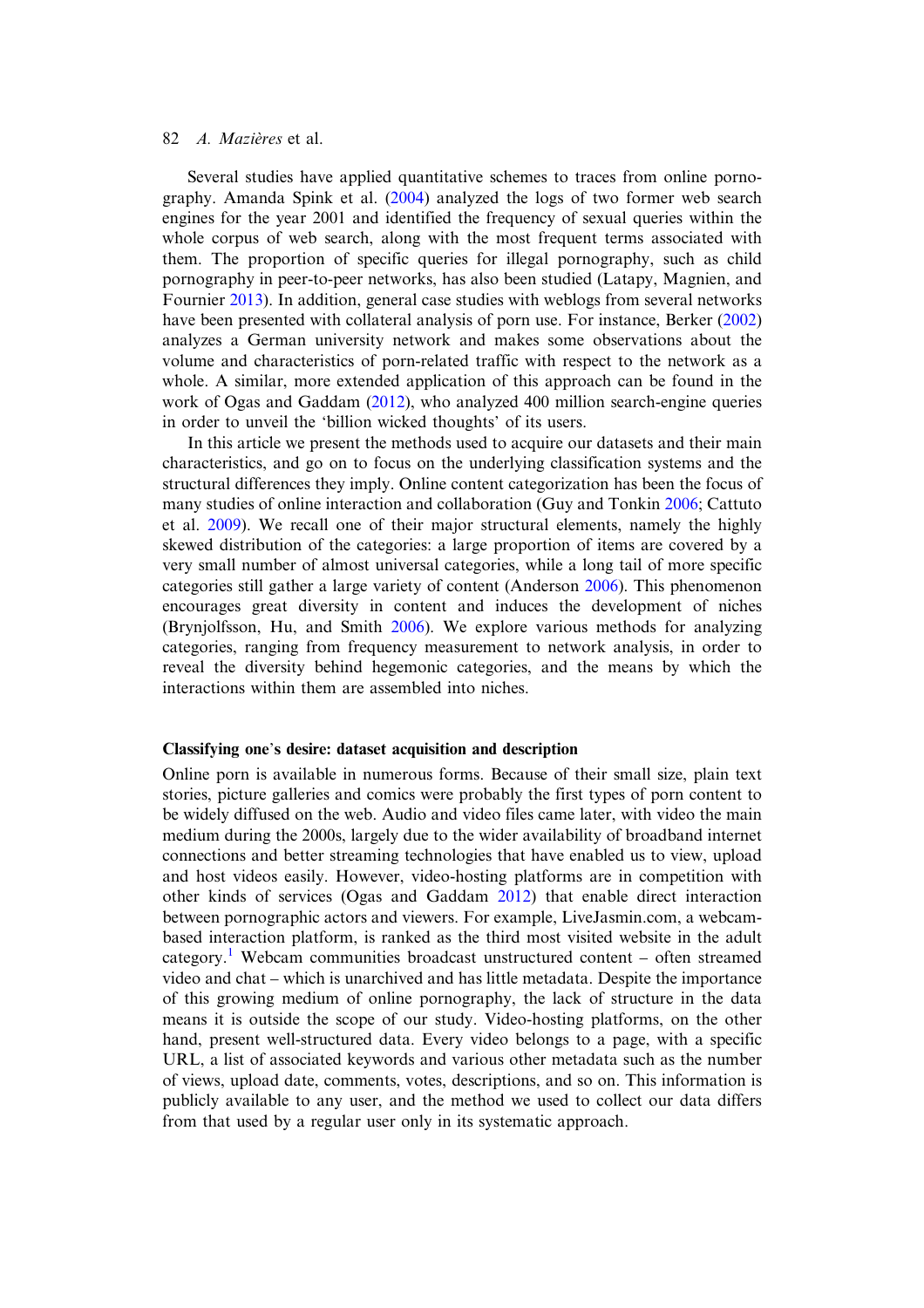According to several website popularity rankings,<sup>2</sup> we identified the two most popular pornographic video hosting platforms – XNXX and XHamster. We created a dedicated computer program to carry out the navigation and data collection tasks required to gather the metadata for all available videos on both websites without downloading any videos. The datasets are available online<sup>3</sup> and are released under a Creative Commons License.<sup>4</sup> As shown in Tables 1 and 2, a variety of data is attached to each entry. The last column indicates how much of the dataset's entries are provided with the data described in each row.

The XNXX and Xvideos<sup>5</sup> domains are the oldest among the most popular porn platforms, dating from 1997. In July 2013 the websites claimed to host more than 3.5 million videos. We gathered information for 1,166,278 videos that were uploaded before March 2013. XNXX releases very little data about the videos it hosts. As shown in Table 1, only the title, keywords and comments are available to the public. Information about uploaders and the number of views is hidden or not logged by the platform maintainers. Our interest in this dataset lies primarily in its tags. When someone uploads a video, they can attach any number of keywords to their file. These keywords are meant to describe the video and highlight its specificities in order to help the user find it more easily, by anticipating the words used in a search query targeting this content. By allowing uploaders to index their videos with numerous keywords, XNXX possesses a corpus of over 70,000 tags. Among the most common pornographic platforms, XNXX is the only one to have such a corpus of descriptive keywords.

XHamster is a recent platform dating from 2007, and probably for this reason hosts fewer videos. All of the videos can be accessed, and our dataset includes all of the videos hosted by the platform since its creation and still available when we collected the data in February 2013. This represents 786,121 entries in the format described in Table 2. The presence of a timestamp on 99% of the videos permits analyses of changes through time.<sup>6</sup> To avoid taking incomplete years into account while considering metadata evolution, years 2007 and 2013 are omitted. An anonymized identifier links the uploader to their video clips. This permits us to track the repetition of videos among uploaders and the relations between uploaders with specific content categories or video characteristics (e.g. runtime, comments, views). $<sup>7</sup>$ </sup>

As two of the most important pornographic platforms, XNXX and XHamster offer a representative sample for studying online pornography. Moreover, the structure of their data is significantly different, which makes them amenable to a comparative approach.

| Data ID     | Description                                     | Percentage of the dataset |
|-------------|-------------------------------------------------|---------------------------|
| title       | Title of the video                              | 100                       |
| nb comments | Number of comments posted on this video         | 99                        |
| tags        | List of the keywords associated with this video | 93                        |

Table 1. Description of XNXX dataset.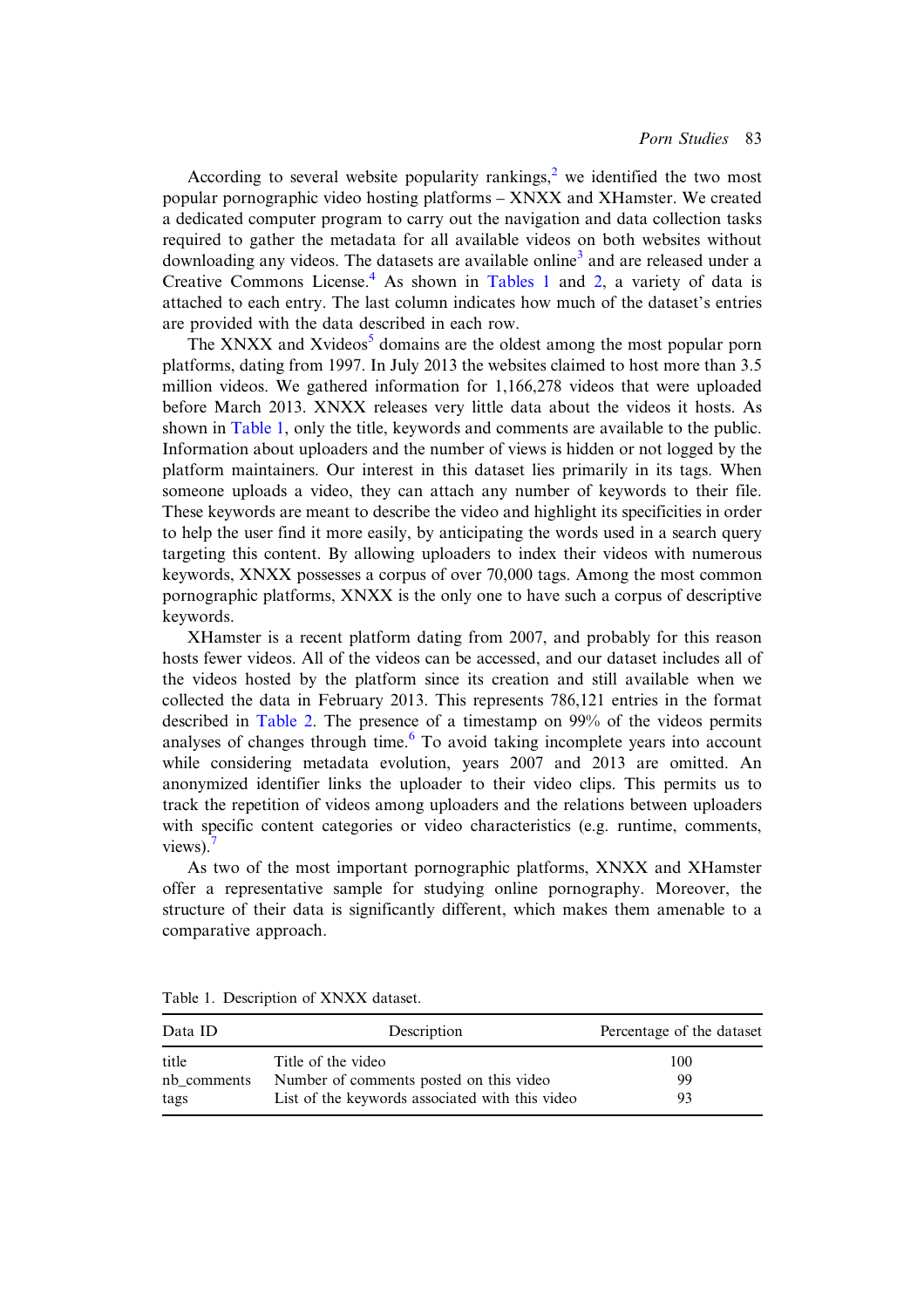| Data ID     | Description                                      | Percentage of the dataset |  |
|-------------|--------------------------------------------------|---------------------------|--|
| title       | Title of this video                              | 100                       |  |
| upload_date | Day when the video was uploaded                  | 99                        |  |
| channels    | List of the keywords associated with this video  | 99                        |  |
| Nb_views    | Number of times this video has been displayed    | 99                        |  |
| Nb votes    | Number of users who voted on this video          | 99                        |  |
| runtime     | Length of the video in seconds                   | 99                        |  |
| uploader    | Anonymized identifier of the uploader's username | 95                        |  |
| nb comments | Number of comments posted on this video          | 92                        |  |
| description | Description attached to this video               | 48                        |  |

Table 2. Description of XHamster dataset.

# Categorization systems

Tags, categories and keywords are similar words for semantic descriptors. They are fundamental elements of the contemporary web: they sort content into menus and lists. They are the basis of the algorithms that allow content to be indexed in such a way as to improve the searching and browsing experiences of users. On pornographic platforms, keywords may describe practices ('BDSM', 'blowjob'), ethnic or cultural characteristics of actors (nationalities, geographical region, skin colour, religion), places (bus, bedroom, public places), devices (bed, dildo), filming techniques ('point of view', 'hidden', 'hd') and so on (Tan Hoang 2004; Attwood 2010). The keywords define the degree of semantic diversity available to uploaders in their content descriptions, and to viewers in their search queries.

On both XNXX and XHamster, videos are categorized by their uploaders. However, the platforms have different categorization systems. XHamster has a traditional top-down system that limits uploaders to pre-determined categories for characterizing their content, and viewers correspondingly only have these categories available for identifying content. This is the most common approach to categorization in pornographic platforms, most of them providing a similar list of 'classic' categories. XNXX has a bottom-up approach, letting uploaders choose their own words to index their videos, resulting in a list of more than 70,000 so-called 'tags'. This system offers greater semantic variety to the viewers, facilitating the emergence of keywords and their combinations.

The difference between top-down categories and bottom-up tags is characteristic of changes in classification strategies and practices in the digital era (Bowker and Leigh Star 1999; Weinberger 2007). The latter – known as 'folksonomy' – is a key feature in the development of content diversity and, in our case, in the tracking of contemporary porn diversification (Attwood 2007). The substantial difference in the range of semantic possibilities for uploaders and viewers impacts the number of dimensions indexed by the platforms and is therefore observable in our study.

However, despite the two platforms having different categorization systems, there are some strong similarities between the datasets, which suggests a possible generalization to other pornographic platforms. One structural similarity is that whatever the number of categories available, a very small number of tags allows one to access most of the content. For instance, on XNXX the top 5% of the most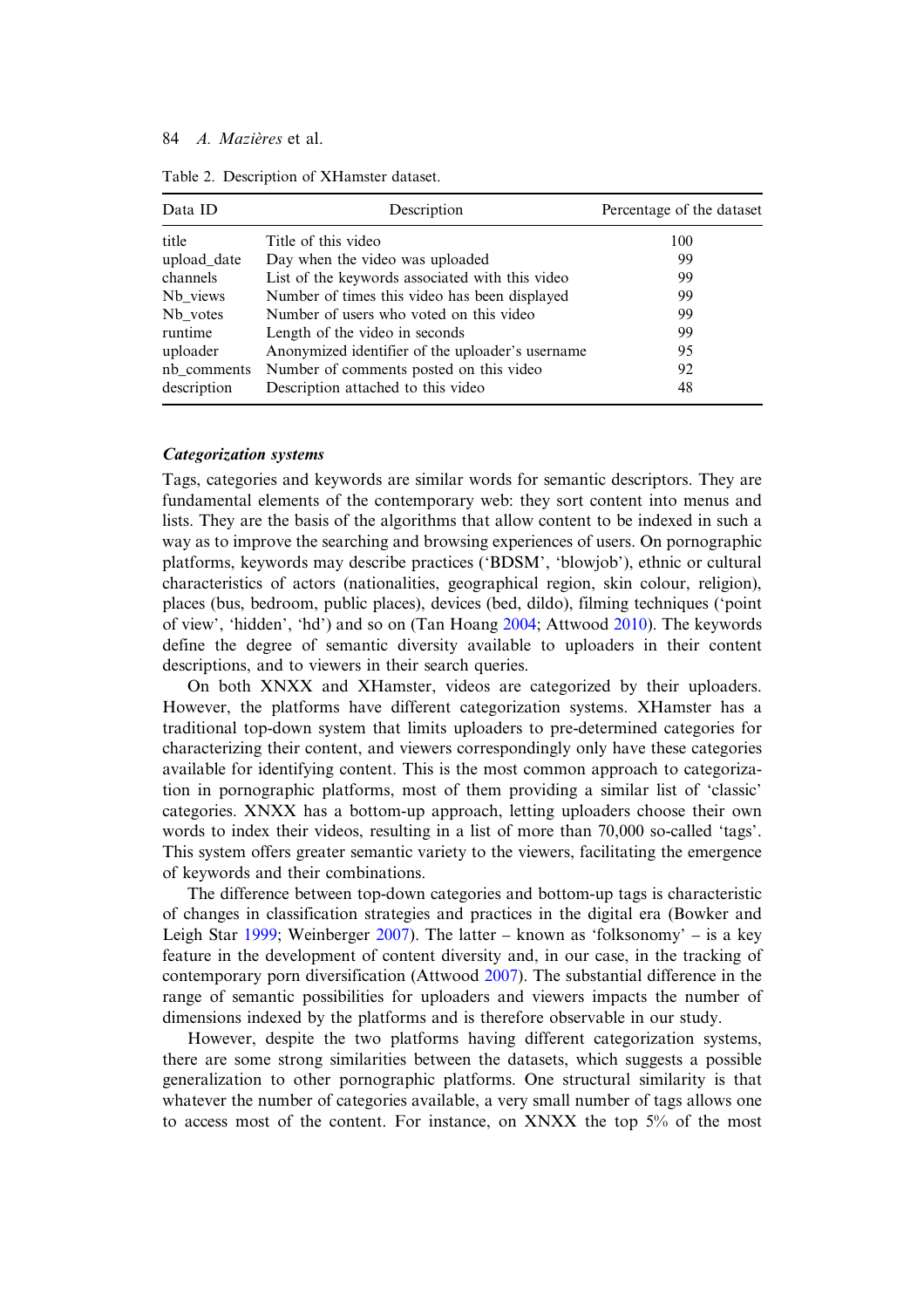popular tags covers more than 90% of the videos. On both XHamster and XNXX the most frequent categories, respectively 'amateur' and 'blowjobs', target 30% of all entries. To further explore the datasets beyond the identification of the few dominant widespread categories, we designed several other methodological tools.

### From frequency to network

Behind this structure lies a 'long tail' of less common sexual scripts and descriptors, calling for finer-grained approaches. We first rank tag frequencies by their occurrence in titles, or using alternative methods. Then, taking into account the highly skewed distribution of tags, we shift our focus to the relationships between them. Network analyses of these relationships allow us to monitor the dominance of certain tags, revealing the diversity of the porn semantics network and the niches within the network.

# The hegemony of high frequencies

### Word frequency in titles

All of the videos possess one title describing their content. Some recurring archetypes (such as 'boss', 'secretary', 'maid', 'brother's best friend', etc.) can be identified in the datasets. The words 'mom' or 'mother' are present in 37 of the 100 most seen videos in XHamster. Therefore, while our study focuses on more structured aspects such as categories, we have released a tool $8$  for plotting and comparing word frequencies over time in video titles from the XHamster dataset (Figure 1).

The fact that titles are unstructured sequences of characters poses challenges for conducting a systematic analysis. Spelling and typing errors, abbreviations, uses of plural and conjugated forms can all result in significant biases. For word frequencies in XHamster's titles, our algorithm strips out dashes and catches any occurrence of the query in the title; for example, 'blow' catches 'blowing', 'blowjobs', and so on while leaving biases from typing errors ('blwjob') and abbreviations ('bj')



Figure 1. Example of query over Porngram.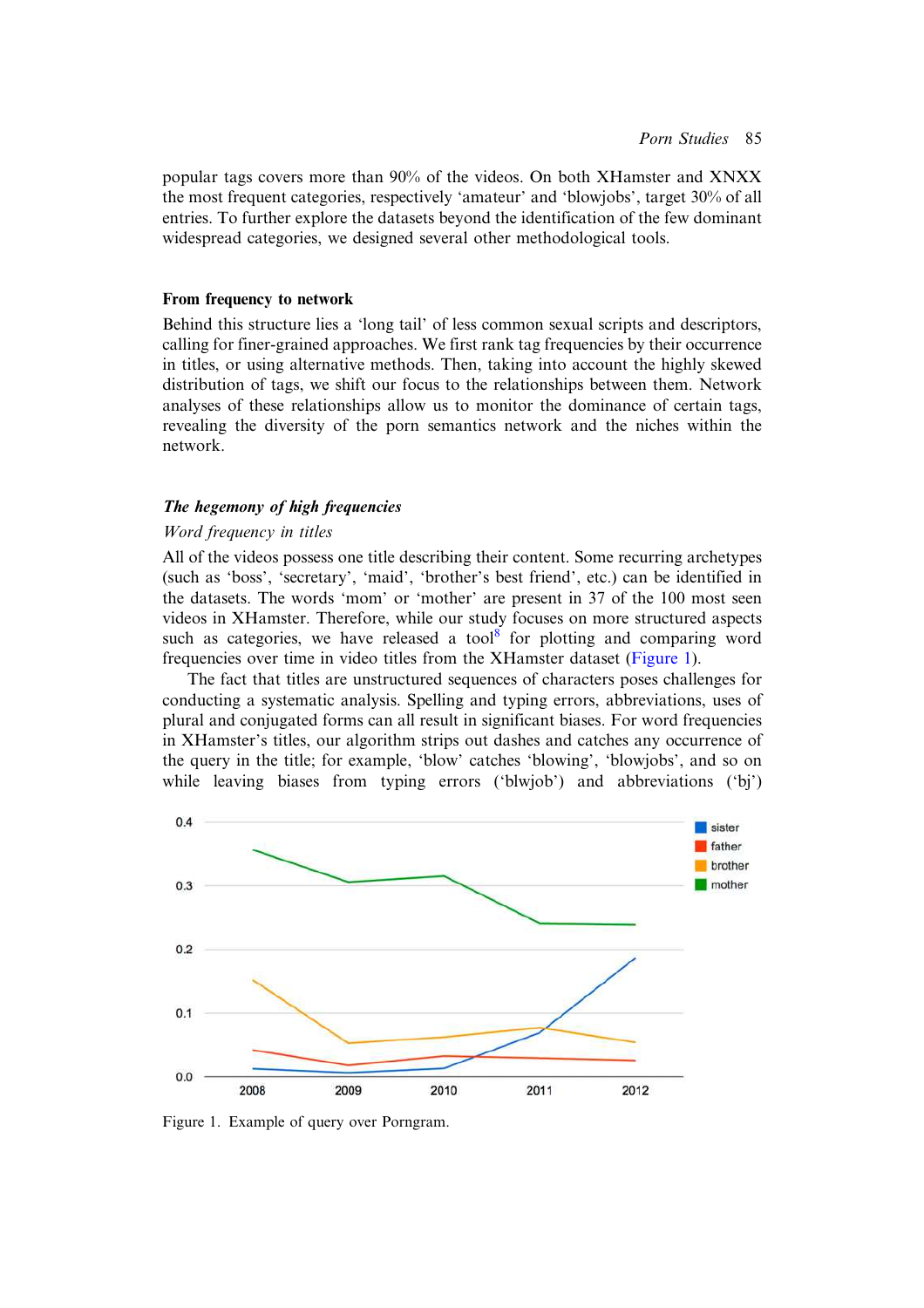unhandled. In this example, adding typing errors and abbreviations increases the number of blowjob videos by 16%.

# Category frequencies

For tag frequencies in XNXX, our algorithm only catches the specific instance of the query, which means 'blowjob' will only catch the tag 'blowjob' (case insensitive). By considering [blowjob(s), blowing, bj, blow(s), blow-job(s), blowwjob, blwjob] as variants of 'blowjob', we increase the number of videos considered in XNXX by 5%. The bias induced by typing errors and abbreviations is thus significantly lower than for word frequencies in titles, even though our algorithm catches no variants. This phenomenon is induced by folksonomies (Halpin, Robu, and Shepherd 2009; Cattuto et al. 2009) where uploaders tagging their videos make a greater effort to use the most common descriptor than when they are writing titles.

We can rank categories by their frequency of occurrence; that is, for each tag, the number of videos having that tag (most videos have several tags). The top keywords represent the descriptors from which most of the videos can be accessed. If they illustrate strong practices or cultural trends, they may also overlap with other categories and get their dominant position from the transversality or generality of the concept they refer to. For example, 'amateur' and 'blowjob' do not exclude many other categories, such as those derived from sexual practices, nationalities, ethnic groups, scenarios, and so on. Adding other dimensions to the ranking by occurrences allows us to highlight interesting properties of pornographic content descriptors.

Popularity ranking is only available for XHamster and reveals categories by the number of views generated by all videos in a given category, weighted by the number of these videos. This shows the repetition of views on videos in a given category, revealing the consistency of viewers' requests for this content. These categories may point to content for which demand surpasses what is offered by uploaders.

User reaction ranking tends to increase the average number of comments per video of the given category. This uncovers viewers' reactions and interactions around the video's content. Without reading the actual comments, it is difficult to determine whether, for example, the reactions are simply descriptive or not. However, some videos may trigger comments and discussion.

Table 3 only provides the top 10 tags for each of the rankings, but we have released the dataset for all tags to permit further studies to be carried out.<sup>9</sup> Ranking tags allows us to isolate the various properties of specific porn content descriptors compared with the others. However, this focus tends to mute the high number of tags that, while not among the most frequent, still have significant levels of popularity in terms of number of videos. Taking tags into account, co-occurrences provide a far finer-grained tool for analysis, as detailed below.

# Porn semantics as a network

#### Link over-representations: 'blowjob' does not make it 'funny'

The majority of videos in our dataset are attached to more than one category. If we consider the presence of several categories for the same videos as a link between each of these keywords, then we can build a global 'semantic' network. Categories are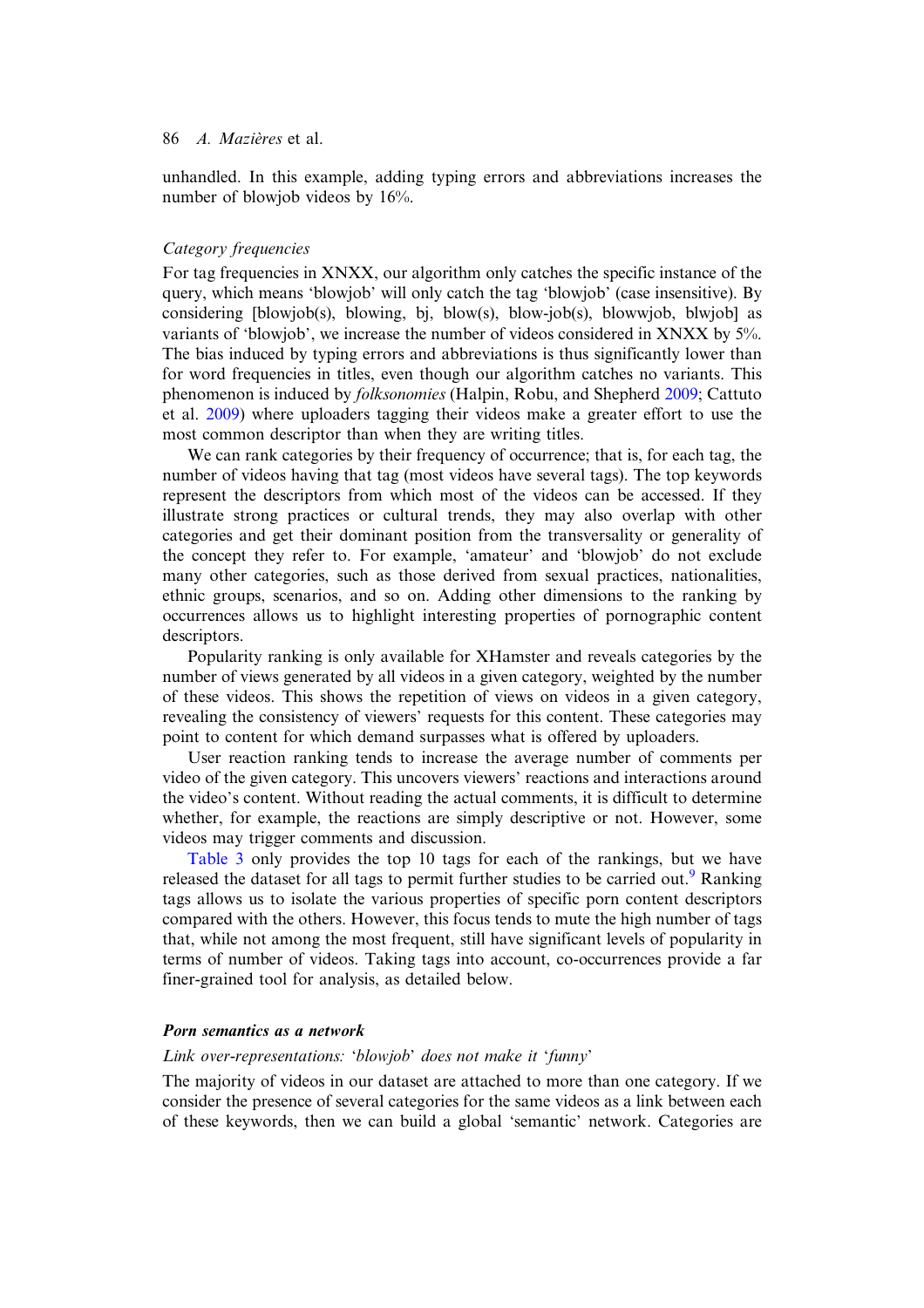| <i>Occurrences</i> |             |                               | User reaction    |             |
|--------------------|-------------|-------------------------------|------------------|-------------|
| <b>XHamster</b>    | <b>XNXX</b> | Popularity<br><b>XHamster</b> | <b>XHamster</b>  | <b>XNXX</b> |
| Amateur            | blowjob     | <b>Grannies</b>               | Cuckold          | muslim      |
| Men                | hardcore    | $Old+Young$                   | Midgets          | hijab       |
| <b>Teens</b>       | amateur     | Korean                        | <b>Grannies</b>  | arabic      |
| Hardcore           | teen        | Matures                       | <b>Bisexuals</b> | step        |
| <b>Blowjobs</b>    | cumshot     | Arab                          | Strapon          | tribadism   |
| Anal               | anal        | Midgets                       | Cream Pie        | girlontop   |
| Big Boobs          | brunette    | Massage                       | <b>Shemales</b>  | arabe       |
| Masturbation       | blonde      | Swingers                      | <b>Matures</b>   | cody        |
| <b>Matures</b>     | pussy       | Italian                       | $Old+Young$      | cumglass    |
| Cumshots           | sex         | Turkish                       | German           | sister      |

Table 3. Various ranking methods over tags, top 10.

nodes connected through an edge (link) when two categories are significantly 'close' to one another. Such an analytical framework, known as network analysis and coming from the study of social relationships (Scott and Carrington 2011), has become very popular in many fields (Easley and Kleinberg 2010; Newman 2010).

As we have observed, tag frequencies are highly heterogeneous. This is the reason why we cannot simply rely on a raw count of co-occurrences to assess the relation strength between two tags. While we are aiming at describing only preferential relationships, very frequent tags such as 'amateur' or 'blowjobs' would obviously cooccur with any other tag. A measure of proximity must be defined for capturing how much the actual number of co-occurrences deviates from the theoretical value one would expect with no correlation between tags.<sup>10</sup> By doing so, we focus on edges between strongly connected tags.

As an illustration, 'midgets' – a low-frequency category in XHamster – is present 10 times more than expected in all videos having the tag 'funny'. This indicates a strong relation between these two categories and tells us that it is highly likely that midgets appear mainly to fulfil a 'funny' aspect of the scene. The fact that 'midgets' appears more with 'blowjobs' than with 'funny' is statistically expected and therefore ignored, while the relation between 'midgets' and 'funny' is unexpected and consequently highlighted in the network.

Given this methodology, we can look at link over-representation for each category without dominant categories swamping awareness of the strong and meaningful symbolic associations between less frequent categories.<sup>11</sup> Taking into account link over-representation reveals widely adopted symbolic associations between categories of the considered pornographic content.

These strong relations might illustrate obvious associations, such as tools or practices for a given behaviour, geographical region or ethnicity for a nationality, and so on. They allow more surprising observations when types of categories are mixed; for instance a nationality with an object or a practice. To illustrate such associations, we took the administrative and political entity named by categories (which we considered to be the common chunk of cultural entities) and identified their privileged relations with other types of categories. Table 4 shows the three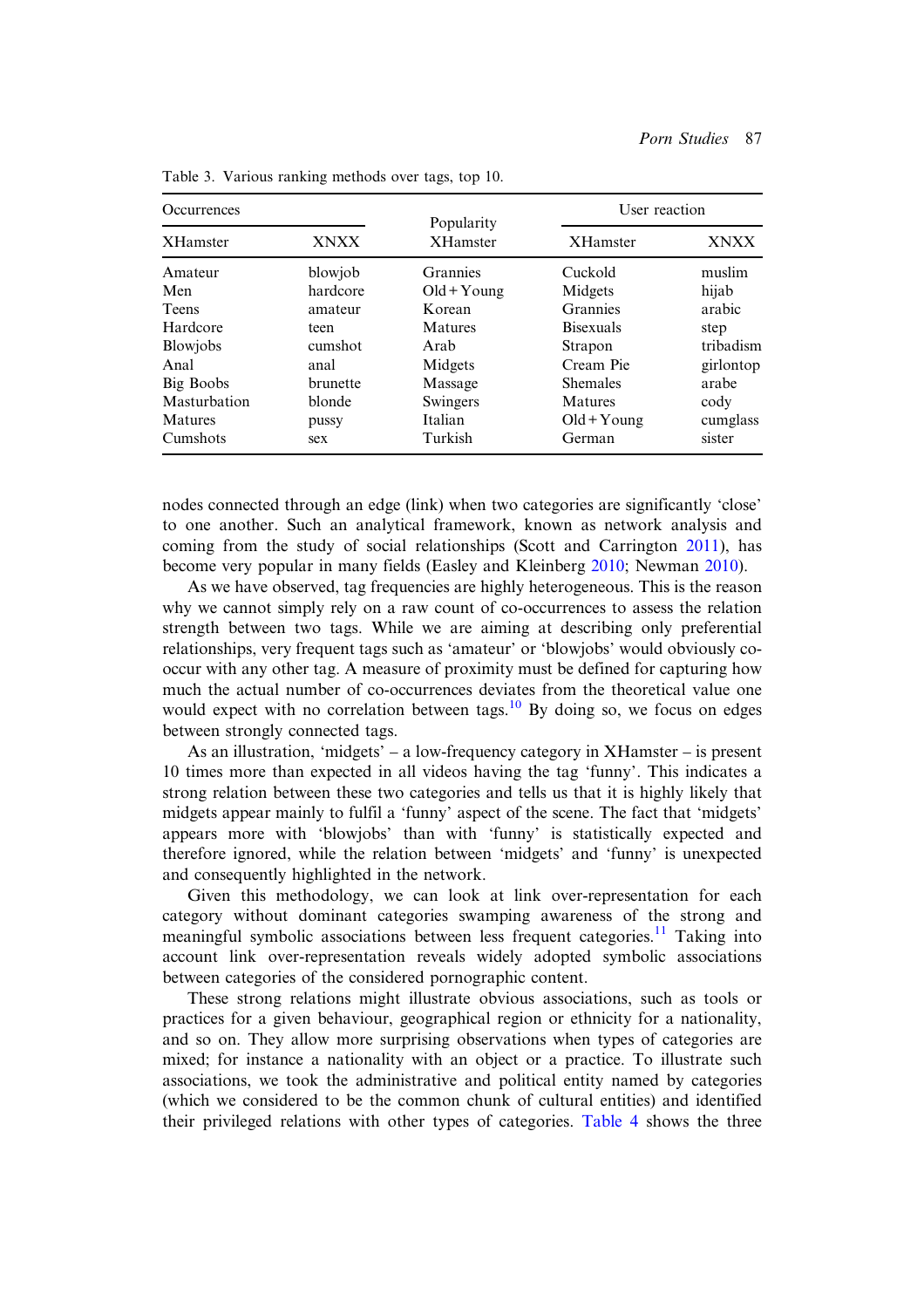| Nationality category | Three most over-represented associated categories |
|----------------------|---------------------------------------------------|
| Japanese             | Asian, Massage, Bukkake                           |
| German               | Vintage, Gothic, Grannies                         |
| <b>French</b>        | Arab, Anal, Gangbang                              |
| <b>British</b>       | Stockings, Bukkake, Celebrities                   |
| Russian              | Babysitters, Old+Young, Teens                     |
| Indian               | Arab, Asian, Emo                                  |
| <b>Brazilian</b>     | Latin, Anal, Black and Ebony                      |
| Italian              | Celebrities, Vintage, Old+Young                   |
| Turkish              | Arab, Funny, Celebrities                          |
| Czech                | Spanking, POV, Old + Young                        |
| Thai                 | Asian, Massage, Squirting                         |
| Korean               | Asian, Chinese, Hidden Cams                       |
| Chinese              | Asian, Korean, Japanese                           |
| Swedish              | Danish, Vintage, Gothic                           |

Table 4. Example of link over-representation between categories (XHamster).

strongest links for all categories referring to a nationality. A video uploaded with a nationality category does not necessarily take place in the related country or show actors coming from it. It does not accurately inform us of a country's sexual practices, but rather serves as an indicator of how this nationality is staged in a pornographic context. These examples may be applied to the whole set of relationships between the categories to obtain more generalized, global conclusions.

#### Porn semantic network

Figure 2 helps visualize the whole network obtained from the XHamster dataset. Only edges whose strengths are above a given threshold have been represented. An algorithm has automatically determined this threshold such that the final network is as sparse as possible but still composed of one unique connected component. We applied a community detection method, often referred to as the Louvain algorithm (Blondel et al. 2008), to identify cohesive subsets of tags in the corpus. These 'clusters' gather densely connected tags that are relatively disconnected from the rest of the network and may form semantically coherent units. In Figure 2 each node is coloured according to the clusters to which it belongs.

As well as the statistical measures available for network analysis, one can also sketch qualitative observations from visualization to characterize the network's structure and the relations between the nodes. Some clusters are highly thematic, referring to age ('milfs', 'teens', 'matures', 'grannies'), practices such as bondage and discipline, sadism and masochism ('latex', 'spanking', 'facesitting'), context ('beach', 'voyeur', 'flashing', 'public') or nationalities ('Thai', 'Chinese', 'Korean', 'Asian'). Other clusters are more heterogeneous and mix different types of keywords, such as 'blowjobs', 'black', 'ebony' and 'threesome'. The presence of hubs between several clusters is another remarkable property, such as 'massage' or 'Danish' having links with many others clusters, strong enough to appear in this visualization.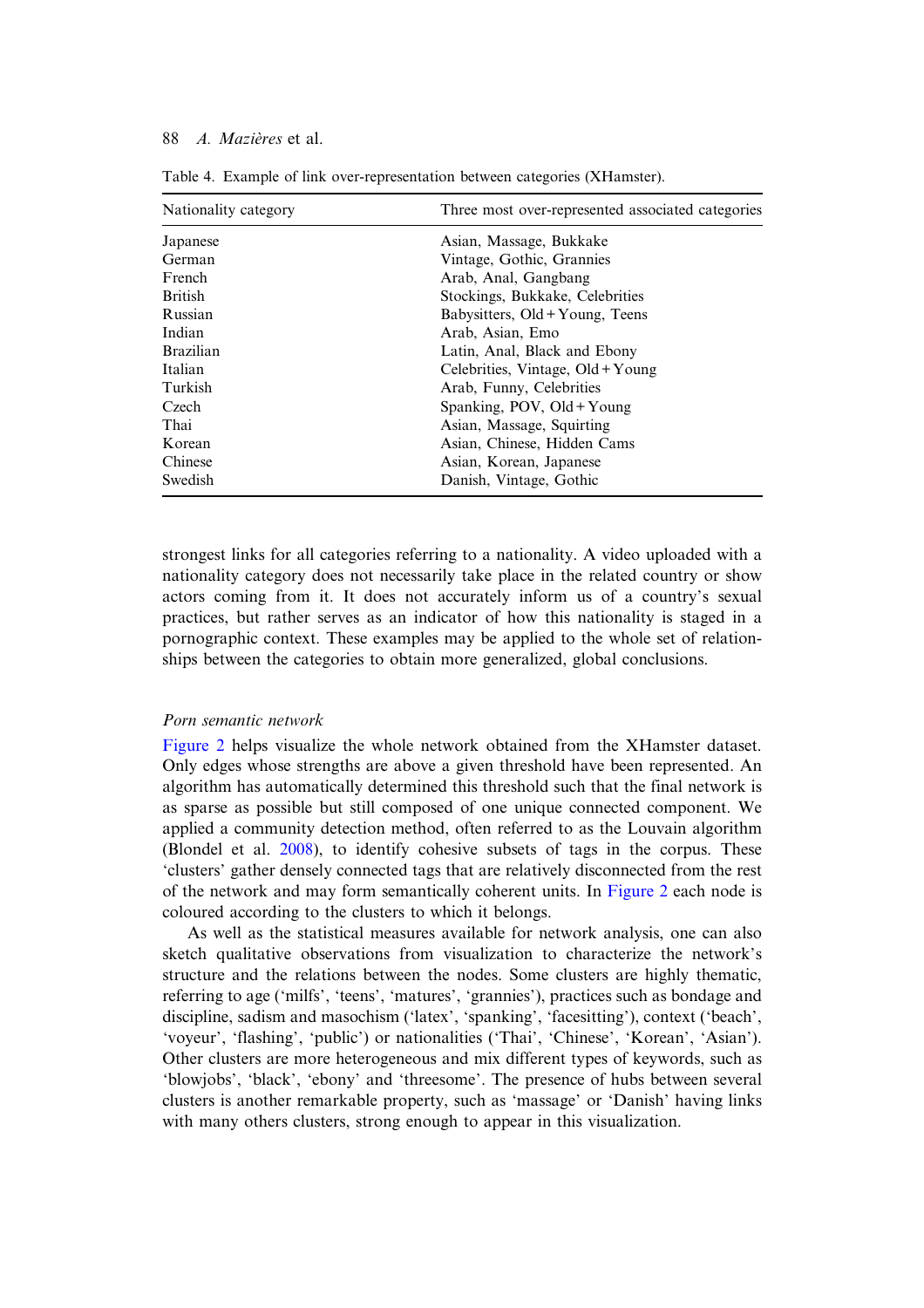

Figure 2. XHamster tag network.

Among many other possible assertions, it is worth noting the strong separation of the cluster containing the tags 'gay' and 'transsexual' from all other parts of the network. Indeed, it is connected to the rest of the network only through the tag 'bisexual', which constitutes a privileged bridge for any other co-occurrence. The position of the gay cluster strongly reinforces a division between heterosexuality and homosexuality by isolating the latter (Sedgwick 1990). Halperin (1995, 44) states that 'Heterosexuality defines itself without problematizing itself, it elevates itself as a privileged and unmarked term', so what is 'not heterosexual' must be defined. It therefore acquires more semantic influence upon the repertoire of desires and fantasies available on pornographic platforms. This isolation of 'gays' calls for a more general analysis of cases where some categories or groups of categories become to some degree peripheral to the network and constitute niches.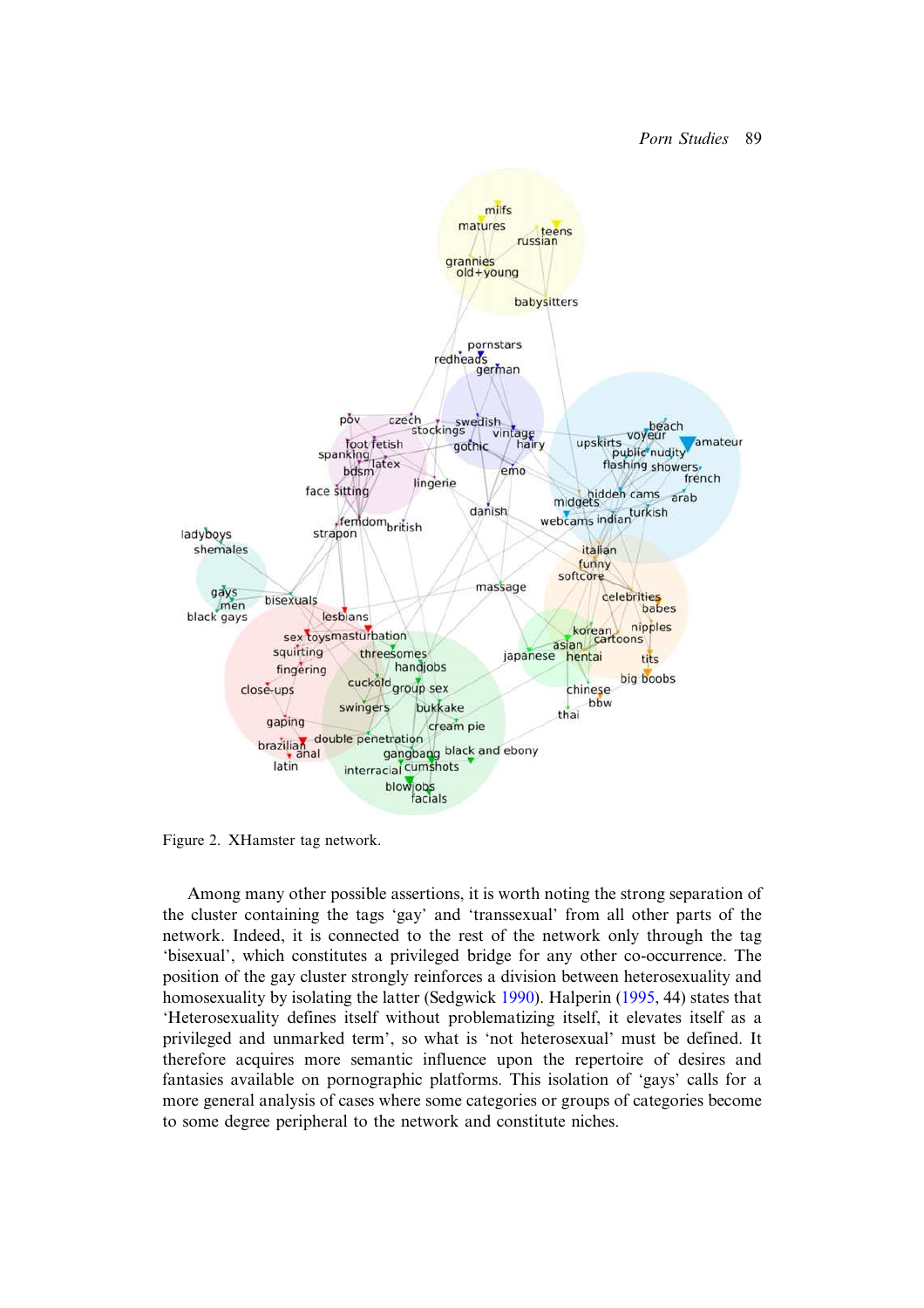#### On Category Nicheness and Dataset Limits

We observed on the previous network that some nodes have high degrees (i.e. many links) and occupy relatively central positions in the network, while others are only connected to a few other tags and seem more peripheral in the general picture. To measure such a property more rigorously we designed a so-called nicheness coefficient. The nicheness coefficient is built upon the global matrix of mutual information between pairs of tags. We simply define the nicheness score of a tag as the sum of the preferential links connecting this tag to its relevant neighbours. The rationale behind such a measure is that tags with a 'niche' behaviour – that is, tags compatible with only few other tags – will be connected by very strong edges. Conversely, tags that may be used in conjunction with any other tags are likely to have many weakly connected neighbours and a degree of distribution that is close to random, thus resulting in a very low nicheness score. Put differently, the nicheness score also measures how much the probability of using a tag is dependent or not on the presence of other tags. If this probability remains largely unchanged with different tag pairings, the tag nicheness score is low. If the presence/absence of another tag strongly increases/decreases (and vice versa) the probability to observe a tag, then the tag has a higher nicheness score.

Figure 3 shows a scatter plot of the 92 XHamster channels according to frequency and nicheness. The label size scales with tag degree and node colours are consistent with Figure 1. We observe that 'hentai' and 'cartoons', although compatible with a respectable number of tags, still have a very 'biased' distribution of co-occurrences, leading to one of the highest nicheness scores. Similarly, 'ladyboys' and 'shemales' feature high nicheness score but have very low degrees (namely one and three). It is interesting to note that niche tags are not necessarily rare. 'Men' is among the 10 tags with the highest nicheness score and is the second most frequent channel. A higher nicheness score corresponds to tags that target more specialized resources. In contrast, low nicheness score tags are compatible with many other tags, and therefore provide less certain and/or less fine-grained descriptions of the content.

This empirical measure of nicheness improves upon the usual descriptions of porn niches. The niches described in Williams (1992) are practices such as bondage and discipline, sadism and masochism that are situated outside Rubin's virtuous circle (2011: 152) and practices akin to perversions of vanilla sex, whereas the many niches of online porn are in a state of flux and stem from the mobilization of specialized resources. It is not shifts in which perversions are put on/scene that form the basis of this specialization of niches, but rather specialization within major and minor sexual practices and identities (Penley 2004).

Online pornography consumers are unlikely to be immobile in the landscape of niches described by Figure 3. Some niches bring users to other niches; some of them might even attract newcomers, while others might repel viewers from porn. The paths of users within the search space should exhibit patterns relevant to understanding their 'careers' as porn consumers. Structured computer traces and other data from hundreds of millions of consumers would provide material to study pornography on an unprecedented scale. However, due to the fact that the traces left by users (mainly identification and geolocalization) on the platforms' servers are possessed by the owners of the hosting sites and are not publicly available, our dataset does not include data directly linked to users' behaviours. Access to such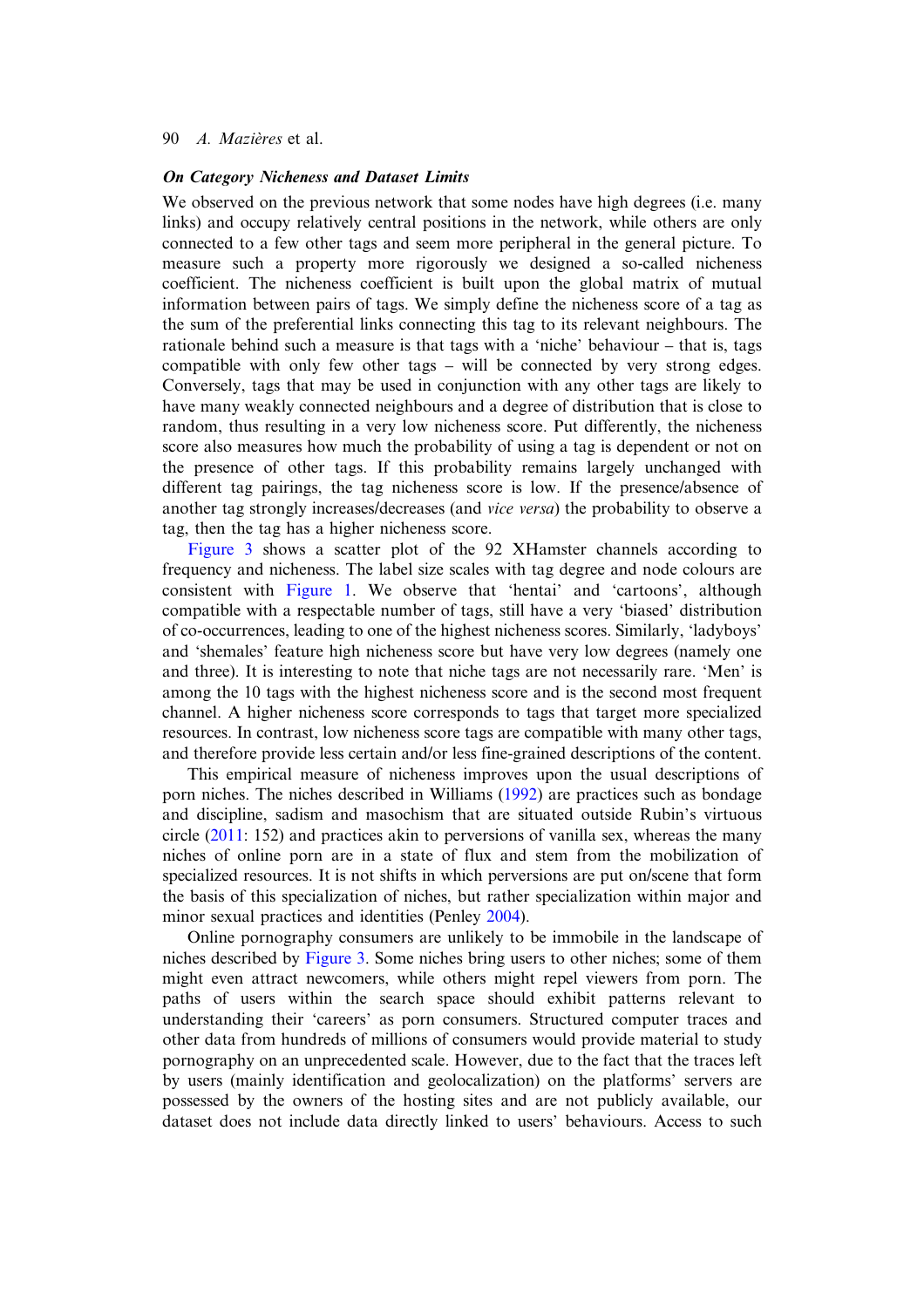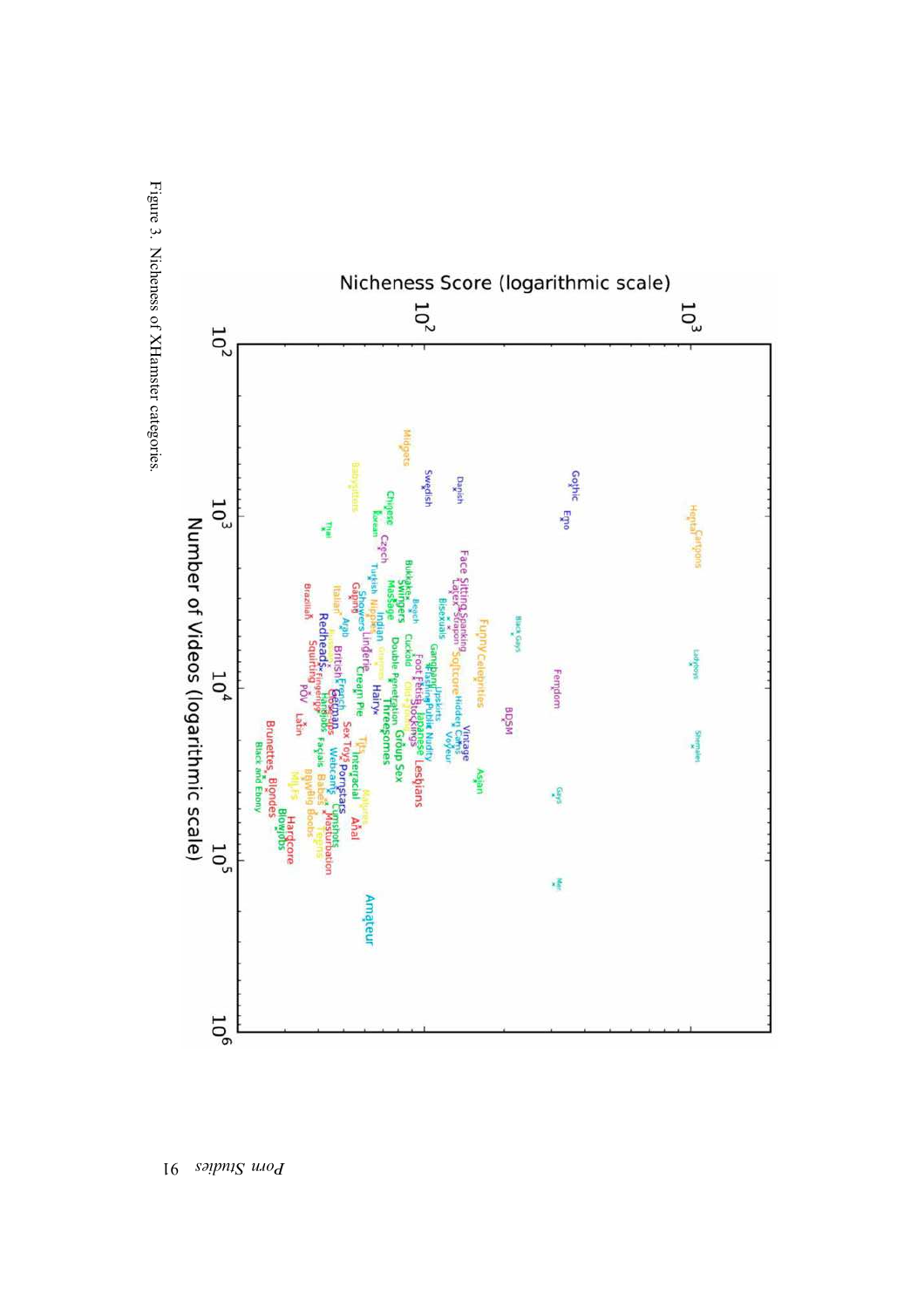data would extend our approach and shed light on the symbols linking niches through first-hand observation of users' careers within this content.

Furthermore, tags can have different meanings in different contexts. Uses of porn categories greatly depend on national and geographical context. For example, the 'Beurette' (Arab girl in French) category is not understandable in isolation from an understanding of the French colonial past and postcolonial contemporary relationships, which produce young Arab girls as objects of desire for a white male gaze (Fassin and Trachman 2013). The potential nicheness of 'Beurette' in France could be compared with the mainstreamness of 'Arab' in North Africa or Middle East regions. We could say the same thing for the apparently most transparent 'gay', whose application varies with the different meanings of heterosexual/homosexual binarism and with cultural contexts of moral, law and sexuality. Accessing geolocalized information would therefore help to contextualize different semantic elements within their cultural surroundings.

# Conclusion

By focusing on publicly available data, this study has sought to determine whether porn tags provide a way of informing research on pornography. Such an approach does appear to help us shed light on the structural properties of porn tags so as to identify the widespread presence of dominant categories and to reveal diversity in the 'long tail' of less common sexual scripts. Beyond this general view of porn semantics, we analyzed its more discrete descriptors, involving specific users and their privileged interactions with other words. These words and their specific layouts yield heterogeneous communities of practices, objects, actors and places that inform pornography.

Our goal, using a massively quantitative approach to these phenomena, was not only to measure dominant versus under-represented categories, but to look at categorization practices in pornography. By modelling and visualizing these data, we enabled qualitative assessments to be made of tags' positions in networks and the links between categories, and therefore of how practices, nationalities, places and techniques are staged in the pornographic landscape. Large datasets and tools permit more statistical explorations and validation, but also allow a qualitative approach to be taken with respect to their numerical and visual outputs. A small-scale approach to large-scale results is likely to provide richer and more detailed information on specific communities and users.

Our study reverse-engineers users' 'tastes and colours' through the analysis of platform structures and uploaders' behaviours. While highly relevant for both website maintainers and content diffusers in devising strategies to target users, users' practices are not well understood because their traces are owned and kept by the websites. However, platform maintainers have carried out several initiatives.<sup>12</sup> Beyond the obvious 'buzz' and 'safe for work' marketing strategies, whose purpose is to encourage people to discover and discuss the existence of such and such platform, the data and related analyses are not verifiable. But these leaked user traces serve as evidence confirming the existence of these data in the hands of platform maintainers and their unexplored scientific potential. Allowing researchers to access these data would allow a wide range of possibilities for understanding how pornography is used and the aspects of human sexuality it represents.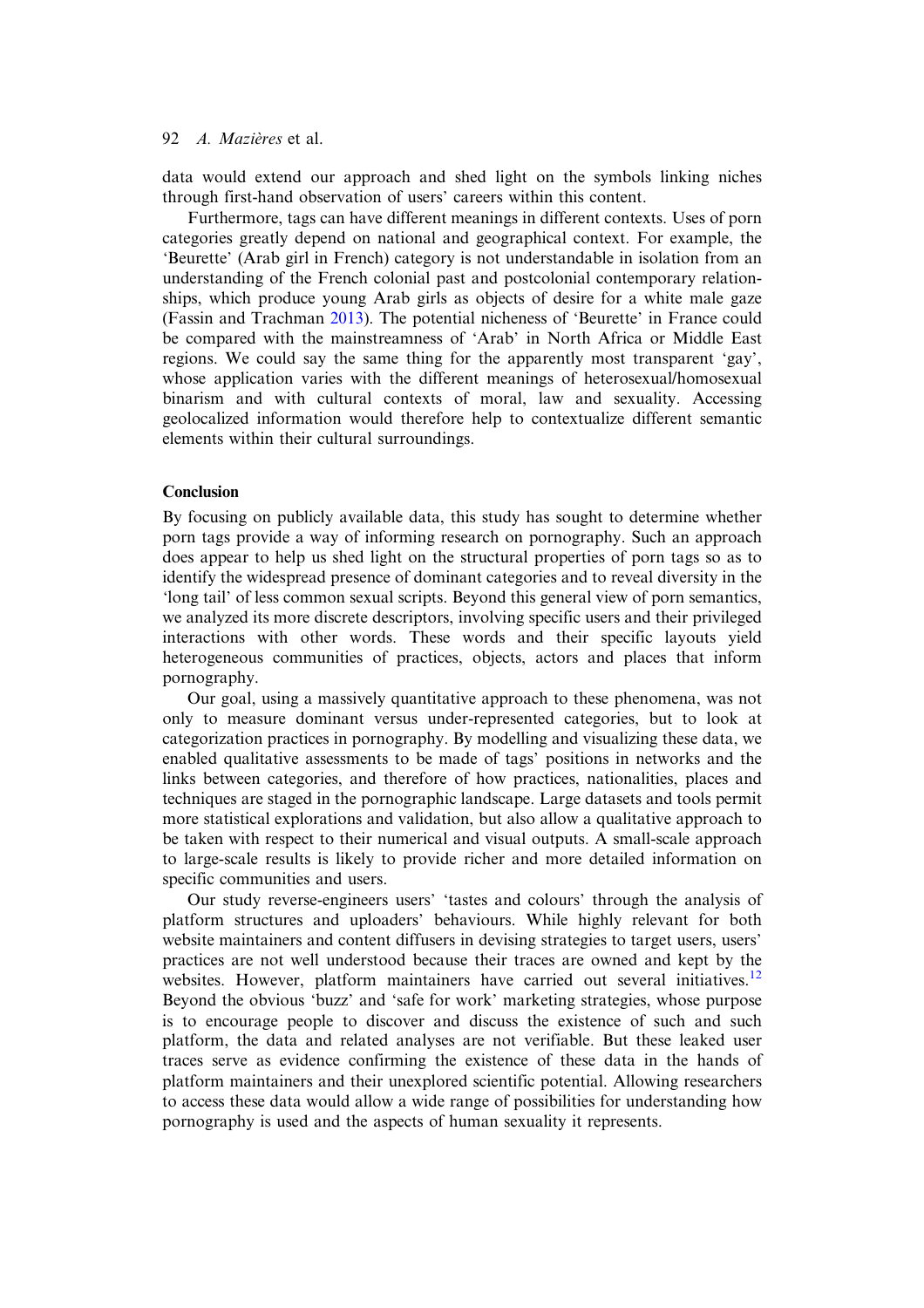Our interdisciplinary study presents the initial results of more long-term research that aims to articulate the possible contribution of large-scale quantitative methods to the theoretical and analytical frameworks provided by porn studies to understand pornographic contexts and actors. By making our datasets, analysis and tools publicly available, we hope to make this approach more accessible to those wishing to extend this approach and/or to focus more specifically on particular communities and practices, or on other aspects of porn.

# **Notes**

- 1. http://www.alexa.com/topsites/category/Top/Adult. Accessed August 27, 2013.
- 2. Alexa and Netcraft rankings, accessed in August 2013.
- 3. http://pornstudies.sexualitics.org/#datasets. Accessed August 28, 2013.
- 4. https://creativecommons.org/licenses/by/3.0/deed.en\_US. Accessed August 28, 2013.
- 5. XNXX and Xvideos are two interfaces to the same corpus of videos.
- 6. For instance, the average runtime has been multiplied by seven. Also, runtime varies a lot between categories (23 minutes for 'double penetration' and four minutes for 'men').
- 7. Our dataset covers the contributions of 90,000 uploaders; one-half of them being one-time uploaders only, representing only 10% of the videos.
- 8. http://porngram.sexualitics.org/. Accessed August 28, 2013.
- 9. http://pornstudies.sexualitics.org/#catrank. Accessed August 28, 2013.
- 10. More precisely, denoting  $n(i)$  as the number of videos featuring tag i and  $n(i)$  as the number of videos in which  $j$  is mentioned. The edge strength is defined as the ratio between observed and theoretical values of videos using both  $i$  and  $j$ , which can be computed as  $s(i,j)=[n(i,j)N]/[n(i)n(j)]$ , where N is the total number of videos.
- 11. The full dataset is available online: http://pornstudies.sexualitics.org/#link. Accessed August 28, 2013.
- 12. PornMD released an interface to explore the 10 most queried tags by country: http://www. pornmd.com/sex-seach. Pornhub, since June 2013, regularly release data and exploration tools on their data: http://www.pornhub.com/insights/. TorrentFreak looked at porn queries coming from specific countries: http://torrentfreak.com/priests-watch-dvd-screeners-while-pirates-download-filth-in-the-vatican-130407/. All sites accessed August 28, 2013.

### **References**

- Anderson Chris. 2006. The Long Tail: Why The Future of Business is Selling Less of More. New York: Hyperion.
- Attwood, Feona. 2005. 'What do People with Porn? Qualitative Research into the Consumption, Use and Experience of Pornography and Other Sexually Explicit Media.' Sexuality & Culture 9 (2): 65–86.
- Attwood, Feona. 2007. 'No Money Shot? Commerce, Pornography and New Sex Taste Cultures.' Sexualities 10 (4): 441–456.
- Attwood, Feona, ed. 2010. porn.com. Making Sense of Online Pornography. New York: Peter Lang.
- Berker, Thomas. 2002. 'World Wide Web Use at a German University Computers, Sex, and Imported Names: Results of a Log File Analysis.' In Online Social Sciences, edited by Bernad Batinic, Ulf-Dietrich Reips, and Michael Bosnjak, 365–382. Göttingen: Hogrefe.
- Blondel, Vincent D., Jean-Loup Guillaume, Renaud Lambiotte, and Etienne Lefebvre. 2008. 'Fast Unfolding of Communities in Large Networks.' Journal of Statistical Mechanics: Theory and Experiment 10: 10008.
- Bowker, Geoffrey, and Susan Leigh Star. 1999. Sorting Things Out: Classification and its Consequences. Boston, MA: MIT Press.
- Bozon, Michel. 2012. 'Sexual Encounters and Sexual Practices: A Widening Repertoire.' In Sexuality in France. Practices, Gender & Health, edited by Nathalie Bajos and Michel Bozon, 243–264. Oxford: The Bardwell Press.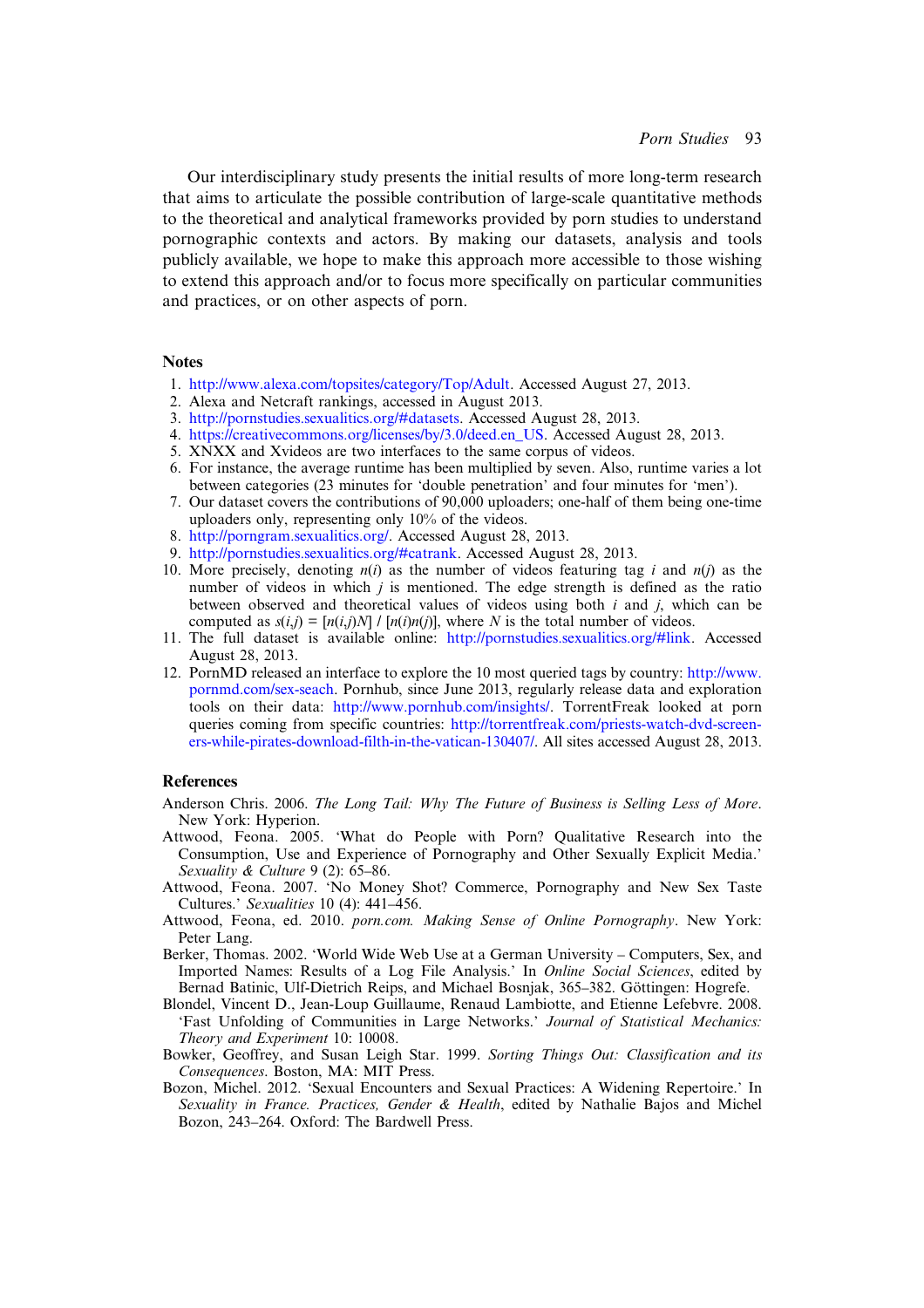- Brynjolfsson, Erik, Jeffrey Hu Yu, and Michael D. Smith. 2006. 'From Niches to Riches: The Anatomy of the Long Tail.' Sloan Management Review 47 (4): 67-71.
- Cattuto, Ciro, Alain Barrat, Andrea Baldassarri, Gregory Schehr, and Vittorio Loreto. 2009. 'Collective Dynamics of Social Annotation'. Proceedings of the National Academy of Sciences of the United States of America 106 (26): 10511–10515.
- Chavalarias, David, and Jean Philippe Cointet. 2013. Phylomemetic Patterns in Science Evolution – The Rise and Fall of Scientific Fields. Plos One 8 (2): e54847.
- Durkheim, Emile, and Marcel Mauss. 1901. 'De quelques formes primitives de classification: contribution à l'étude des représentations collectives.' L'année Sociologique (1896/1897– 1924/1925) 6: 1–72.
- Easley, David, and Jon Kleinberg. 2010. Networks, Crowds, and Markets: Reasoning about a Highly Connected World. Cambridge: Cambridge University Press.
- Edelman, Benjamin. 2009. 'Red Light States: Who Buys Online Adult Entertainment?' Journal of Economic Perspectives 23 (1): 209–220.
- Fassin Eric, and Mathieu Trachman. 2013. 'Voiler les beurettes pour les dévoiler: les doubles jeux d'un fantasme pornographique blanc.' Modern & Contemporary France 21 (2): 199–217.
- Ginsberg, Jeremy, Matthew H. Mohebbi, Rajan S. Patel, Lynnette Brammer, Mark S. Smolinski, and Larry Brilliant. 2008. 'Detecting Influenza Epidemics Using Search Engine Query Data.' Nature 457 (7232): 1012–1014.
- Guy, Marieke, and Emma Tonkin. 2006. Tidying up tags. *D-lib Magazine* 12 (1): 1082–9873.
- Halperin, David M. 1995. Saint Foucault. Toward a Gay Hagiography. New York: Oxford University Press.
- Halpin, Harry, Valentin Robu, and Hana Shepherd. 2009. 'Emergence of Consensus and Shared Vocabularies in Collaborative Tagging Systems.' ACM Transactions on the Web 3 (4): 1–34.
- Hendler, James, Nigel Shadbolt, Wendy Hall, Tim Berners-Lee, and Daniel Weitzner. 2008. 'Web Science: An Interdisciplinary Approach to Understanding The Web.' Communications of the ACM 51 (7): 60–69.
- Jacobs, Katrien. 2007. Netporn: DIY Web Culture and Sexual Politics. New York: Rowman & Littlefield.
- Jacobs Katrien, Marije Janssen, and Matteo Pasquinelli, eds. 2007. Click Me: A Netporn Studies Reader. Amsterdam: Institute Of Network Cultures.
- Kendrick, Walter. 1987. The Secret Museum: Pornography in Modern Culture. Berkeley: University of California Press.
- Latapy, Matthieu, Clemence Magnien, and Raphael Fournier. 2013. 'Quantifying Paedophile Activity in a Large P2P System.' Information Processing & Management 49 (1): 248–263.
- Lazer, David, et al. 2009. 'Life in the Network: The Coming Age of Computational Social Science.' Science 323 (5915): 721–723.
- Lieberman, Erez, Jean-Baptiste Michel, Joe Jackson, Tina Tang, and Martin A. Nowak. 2007. 'Quantifying the Evolutionary Dynamics of Language.' Nature 449 (7163): 713–716.
- Michel, Jean-Baptiste, Yuan Kui Shen, Aviva Presser Aiden, Adrian Veres, Matthew K. Gray, Joseph P. Pickett, and Erez Lieberman Aiden. 2011. 'Quantitative Analysis of Culture Using Millions of Digitized Books.' Science 331 (6014): 176–182.

Newman, Mark. 2010. Networks: An Introduction. Oxford: Oxford University Press.

- Ogas, Ogi, and Sai Gaddam. 2012. A Billion Wicked Thoughts: What The Internet Tells Us about Sexual Relationships. New York: Penguin.
- Paasonen, Susanna. 2010. 'Labors of Love: Netporn, Web 2.0 and the Meaning of Amateurism.' New Media & Society 12 (8): 1297-1312.
- Penley, Constance. 2004. 'Crackers and Whackers. The White Trashing of Porn.' In Porn Studies, edited by Linda Williams, 309–320. Durham, NC: Duke University Press.

Rubin, Gayle. 2011. Deviations. A Gayle Rubin Reader. Durham, NC: Duke University Press. Scott, John, and Peter J. Carrington, eds. 2011. The Sage Handbook of Social Network Analysis. London: Sage.

Sedgwick, Eve Kosofsky. 1990. Epistemology of the Closet. Berkeley: University of California Press.